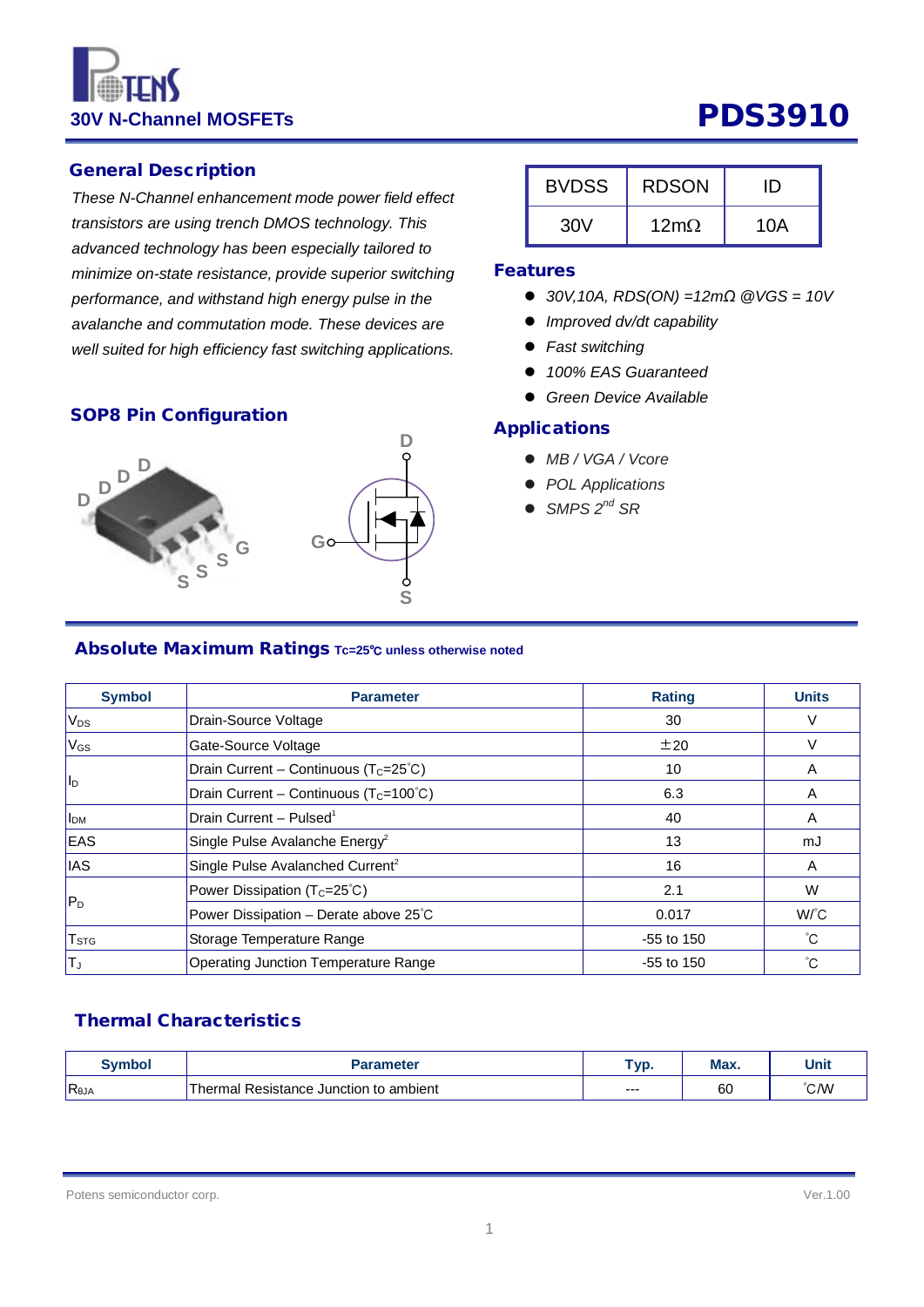

# Electrical Characteristics **(TJ=25** ℃**, unless otherwise noted)**

### Off Characteristics

| <b>Symbol</b>           | <b>Parameter</b>                                                                                         | <b>Conditions</b>                               | Min.  | Typ.    | Max.  | <b>Unit</b> |
|-------------------------|----------------------------------------------------------------------------------------------------------|-------------------------------------------------|-------|---------|-------|-------------|
| <b>BV<sub>DSS</sub></b> | Drain-Source Breakdown Voltage                                                                           | $V_{GS}=$ 0V, $I_D=$ 250uA                      | 30    | $- - -$ | ---   |             |
|                         | $\triangle$ BV $_{\text{DSS}}$ / $\triangle$ T $_{\text{J}}$  BV $_{\text{DSS}}$ Temperature Coefficient | Reference to $25^{\circ}$ C, $I_{D}$ =1mA       | $--$  | 0.04    | $---$ | V/°C        |
|                         | Drain-Source Leakage Current                                                                             | $ V_{DS}=30V$ , $V_{GS}=0V$ , $T_J=25^\circ C$  | ---   | $- - -$ |       | uA          |
| <b>I</b> <sub>DSS</sub> |                                                                                                          | $V_{DS}$ =30V,V $_{GS}$ =0V,T」=125 $^{\circ}$ C | $---$ | $- - -$ | 10    | uA          |
| IGSS                    | Gate-Source Leakage Current                                                                              | $V_{GS} = \pm 20V$ , $V_{DS} = 0V$              | ---   | ---     | ±100  | nA          |

### On Characteristics

| $R_{DS(ON)}$                                        | Static Drain-Source On-Resistance <sup>3</sup> | $V_{GS}$ =10V, I <sub>D</sub> =10A | $--$    | 9.5 | 12    | $m\Omega$     |
|-----------------------------------------------------|------------------------------------------------|------------------------------------|---------|-----|-------|---------------|
|                                                     |                                                | $V_{GS}$ =4.5V, I <sub>D</sub> =5A | $--$    | 13  | 18    | $m\Omega$     |
| $\rm V_{GS(th)}$                                    | Gate Threshold Voltage                         |                                    | 1.2     | 1.8 | 2.5   |               |
| $\triangle \mathsf{V}_{\mathsf{GS}(\mathsf{th})}$ . | $ V_{GS(th)}$ Temperature Coefficient          | $V_{GS}=V_{DS}$ , $I_D = 250uA$    |         | -4  | $---$ | $mV^{\circ}C$ |
| gfs                                                 | <b>Forward Transconductance</b>                | $V_{DS}$ =10V , I <sub>D</sub> =3A | $- - -$ |     | $---$ |               |

# Dynamic and switching Characteristics

| $Q_{g}$          | Total Gate Charge <sup>3,4</sup>    |                                                             | $---$ | 7.4 | 12  |          |
|------------------|-------------------------------------|-------------------------------------------------------------|-------|-----|-----|----------|
| $Q_{gs}$         | Gate-Source Charge <sup>3, 4</sup>  | lVns=15V . Vgs=4.5V . In=5A                                 |       | 2.3 | 5   | nC       |
| $Q_{gd}$         | Gate-Drain Charge <sup>3,4</sup>    |                                                             | ---   | 3   | 6   |          |
| $T_{d(on)}$      | Turn-On Delay Time <sup>3,4</sup>   |                                                             | $---$ | 3.8 | 7   |          |
| $T_{r}$          | Rise Time $^{3,4}$                  | $\rm V_{DD}$ =15V, V <sub>GS</sub> =10V, R <sub>G</sub> =6Ω |       | 10  | 19  | ns       |
| $T_{d(off)}$     | Turn-Off Delay Time <sup>3,4</sup>  | $I_D=1A$                                                    | ---   | 22  | 42  |          |
| $T_f$            | Fall Time <sup>3, 4</sup>           |                                                             | ---   | 6.6 | 13  |          |
| $C_{iss}$        | Input Capacitance                   |                                                             | ---   | 620 | 900 |          |
| $C_{\text{oss}}$ | <b>Output Capacitance</b>           | IVns=25V . Ves=0V . F=1MHz                                  | ---   | 85  | 125 | pF       |
| C <sub>rss</sub> | <b>Reverse Transfer Capacitance</b> |                                                             | ---   | 60  | 90  |          |
| Rg               | Gate resistance                     | IVേs=0V. Vns=0V. f=1MHz                                     |       | 2.8 | 5.6 | $\Omega$ |

# Drain-Source Diode Characteristics and Maximum Ratings

| <b>Symbol</b> | <b>Parameter</b>                   | <b>Conditions</b>                                                                                                                          | Min. | Typ.    | Max.  | <b>Unit</b> |
|---------------|------------------------------------|--------------------------------------------------------------------------------------------------------------------------------------------|------|---------|-------|-------------|
| Is.           | Continuous Source Current          |                                                                                                                                            | ---  | $- - -$ | 10    | A           |
| <b>I</b> sm   | Pulsed Source Current <sup>3</sup> | V <sub>G</sub> =V <sub>D</sub> =0V, Force Current                                                                                          | ---  | ---     | 40    | A           |
| $V_{SD}$      | Diode Forward Voltage <sup>3</sup> | $\mathsf{V}_{\mathsf{GS}}\text{=}0\mathsf{V}$ , I $_\mathsf{S}\text{=}1\mathsf{A}$ , $\mathsf{T}_{\mathsf{J}}\text{=}25^\circ\mathsf{C}$ . | ---  | $- - -$ |       |             |
| $t_{rr}$      | <b>Reverse Recovery Time</b>       | VGS=0V,Is=1A, di/dt=100A/µs                                                                                                                | $--$ | $- - -$ | $---$ | ns          |
| $Q_{rr}$      | Reverse Recovery Charge            | $T_J = 25^{\circ}C$                                                                                                                        | ---  | ---     | $---$ | nC          |

Note :

1. Repetitive Rating : Pulsed width limited by maximum junction temperature.

 $2.$  V<sub>DD</sub>=25V, V<sub>GS</sub>=10V, L=0.1mH, I<sub>AS</sub>=16A., RG=25Ω, Starting TJ=25℃.

3. The data tested by pulsed, pulse width  $\leq$  300us, duty cycle  $\leq$  2%.

4. Essentially independent of operating temperature.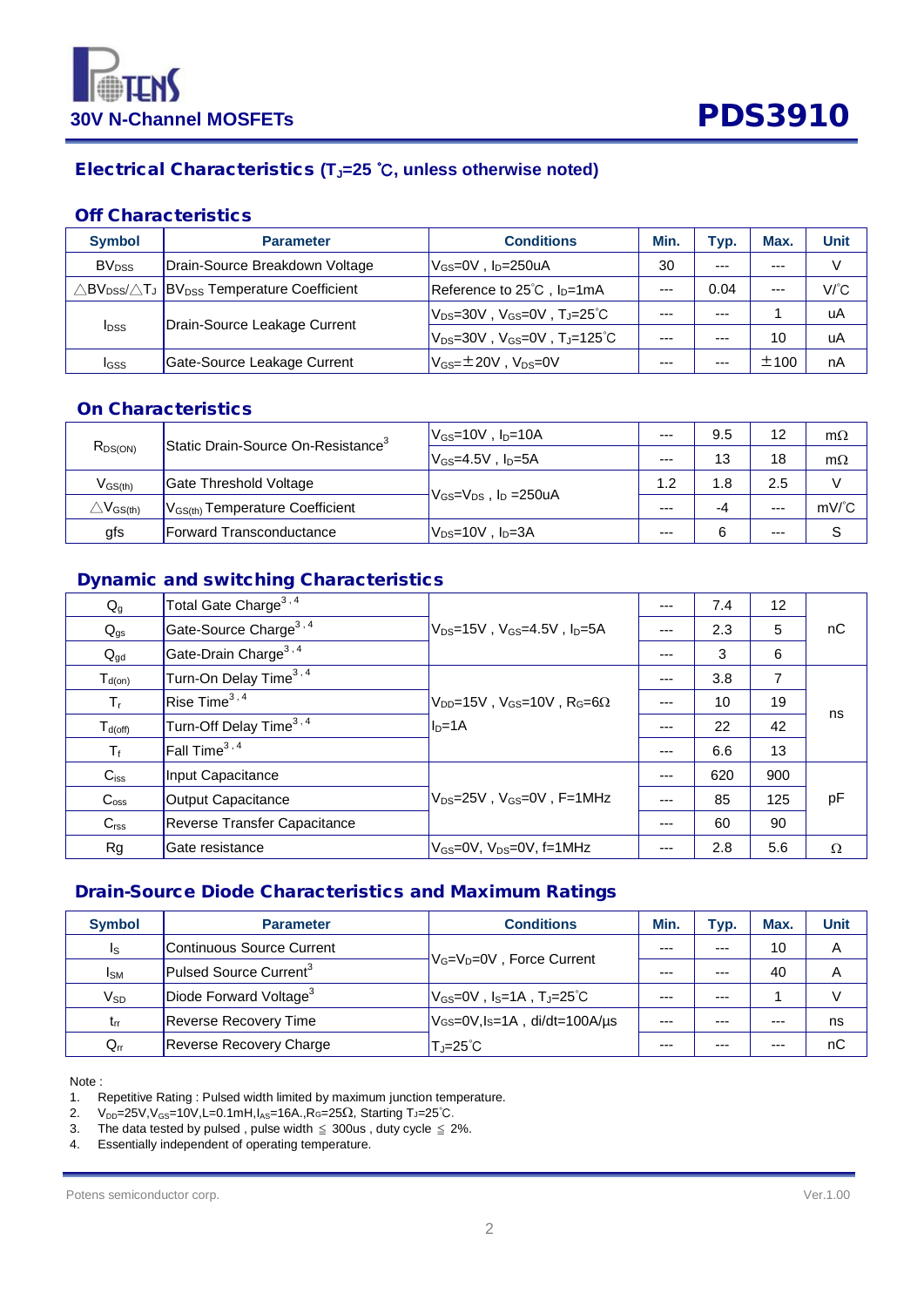













Potens semiconductor corp. Ver.1.00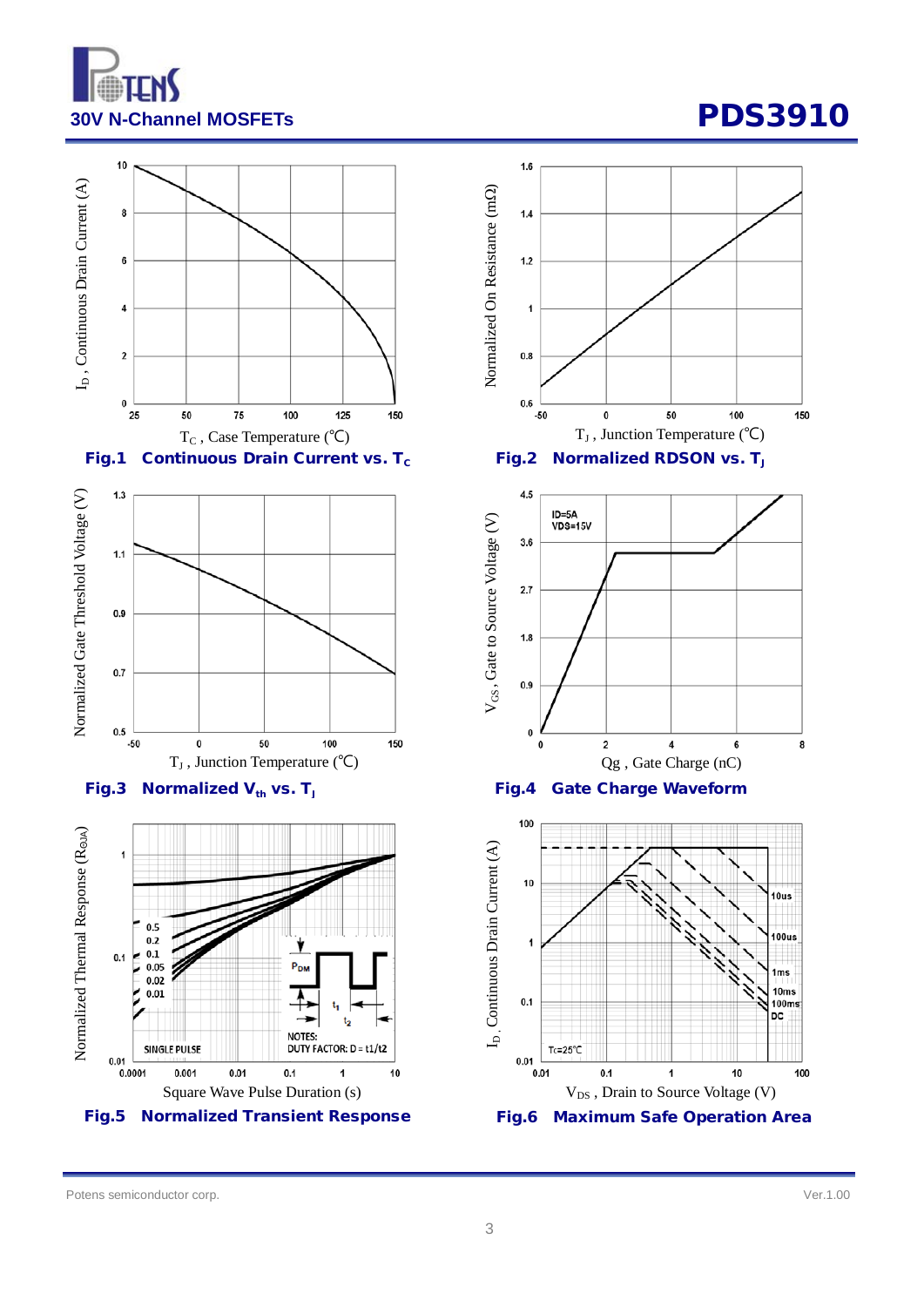





# Fig.7 Switching Time Waveform Fig.8 EAS Waveform